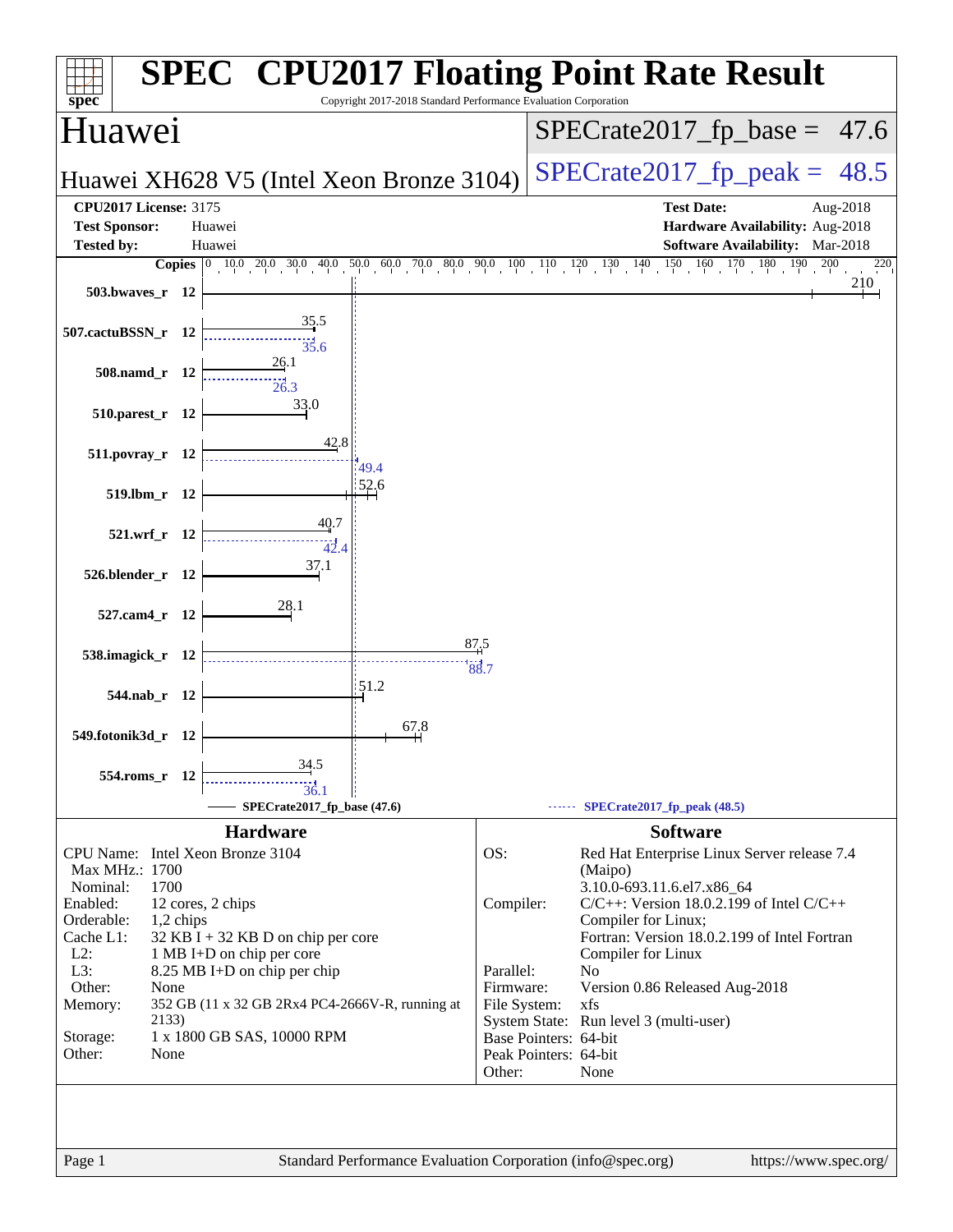| <b>SPEC CPU2017 Floating Point Rate Result</b><br>Copyright 2017-2018 Standard Performance Evaluation Corporation<br>spec <sup>®</sup> |               |                |              |                |       |                |       |               |                |              |                |              |                |              |
|----------------------------------------------------------------------------------------------------------------------------------------|---------------|----------------|--------------|----------------|-------|----------------|-------|---------------|----------------|--------------|----------------|--------------|----------------|--------------|
| Huawei<br>$SPECrate2017_fp\_base = 47.6$                                                                                               |               |                |              |                |       |                |       |               |                |              |                |              |                |              |
| $SPECTate2017$ _fp_peak = 48.5<br>Huawei XH628 V5 (Intel Xeon Bronze 3104)                                                             |               |                |              |                |       |                |       |               |                |              |                |              |                |              |
| <b>CPU2017 License: 3175</b><br><b>Test Date:</b><br>Aug-2018                                                                          |               |                |              |                |       |                |       |               |                |              |                |              |                |              |
| Hardware Availability: Aug-2018<br><b>Test Sponsor:</b><br>Huawei                                                                      |               |                |              |                |       |                |       |               |                |              |                |              |                |              |
| <b>Tested by:</b><br><b>Software Availability:</b> Mar-2018<br>Huawei                                                                  |               |                |              |                |       |                |       |               |                |              |                |              |                |              |
| <b>Results Table</b>                                                                                                                   |               |                |              |                |       |                |       |               |                |              |                |              |                |              |
|                                                                                                                                        |               |                |              | <b>Base</b>    |       |                |       | <b>Peak</b>   |                |              |                |              |                |              |
| <b>Benchmark</b>                                                                                                                       | <b>Copies</b> | <b>Seconds</b> | <b>Ratio</b> | <b>Seconds</b> | Ratio | <b>Seconds</b> | Ratio | <b>Copies</b> | <b>Seconds</b> | <b>Ratio</b> | <b>Seconds</b> | <b>Ratio</b> | <b>Seconds</b> | <b>Ratio</b> |
| 503.bwaves_r                                                                                                                           | 12            | 572            | 210          | 558            | 216   | 619            | 194   | 12            | 572            | <b>210</b>   | 558            | 216          | 619            | 194          |
| 507.cactuBSSN r                                                                                                                        | 12            | 425            | 35.8         | 431            | 35.2  | 428            | 35.5  | 12            | 427            | 35.6         | 426            | 35.6         | 426            | 35.6         |
| $508$ .namd $r$                                                                                                                        | 12            | 438            | 26.0         | 437            | 26.1  | 437            | 26.1  | 12            | 433            | 26.3         | 434            | 26.3         | 433            | 26.3         |
| 510.parest_r                                                                                                                           | 12            | 951            | 33.0         | 954            | 32.9  | 951            | 33.0  | 12            | 951            | <b>33.0</b>  | 954            | 32.9         | 951            | 33.0         |
| $511$ . povray r                                                                                                                       | 12            | 655            | 42.8         | 653            | 42.9  | 655            | 42.8  | 12            | 567            | 49.4         | 569            | 49.2         | 568            | 49.4         |
| 519.lbm r                                                                                                                              | 12            | 241            | 52.6         | 228            | 55.4  | 277            | 45.7  | 12            | 241            | 52.6         | 228            | 55.4         | 277            | 45.7         |
| 521.wrf                                                                                                                                | 12            | 670            | 40.1         | 661            | 40.7  | 661            | 40.7  | 12            | 634            | 42.4         | 630            | 42.7         | 635            | 42.3         |
| 526.blender r                                                                                                                          | 12            | 493            | 37.1         | 493            | 37.1  | 494            | 37.0  | 12            | 493            | 37.1         | 493            | 37.1         | 494            | 37.0         |
| 527.cam4_r                                                                                                                             | 12            | 745            | 28.2         | 746            | 28.1  | 746            | 28.1  | 12            | 745            | 28.2         | 746            | 28.1         | 746            | 28.1         |
| 538.imagick_r                                                                                                                          | 12            | 336            | 88.9         | 341            | 87.5  | 341            | 87.5  | 12            | 336            | 88.7         | 336            | 88.9         | 354            | 84.2         |
| 544.nab r                                                                                                                              | 12            | 396            | 51.1         | 394            | 51.2  | 395            | 51.2  | 12            | 396            | 51.1         | 394            | 51.2         | 395            | 51.2         |
| 549.fotonik3d r                                                                                                                        | 12            | 689            | 67.8         | 672            | 69.6  | 802            | 58.3  | 12            | 689            | 67.8         | 672            | 69.6         | 802            | 58.3         |
| 554.roms_r                                                                                                                             | 12            | 554            | 34.4         | 552            | 34.5  | 553            | 34.5  | 12            | 528            | 36.1         | 533            | 35.8         | 528            | 36.1         |
| $SPECrate2017$ fp base =<br>47.6                                                                                                       |               |                |              |                |       |                |       |               |                |              |                |              |                |              |

**[SPECrate2017\\_fp\\_peak =](http://www.spec.org/auto/cpu2017/Docs/result-fields.html#SPECrate2017fppeak) 48.5**

Results appear in the [order in which they were run.](http://www.spec.org/auto/cpu2017/Docs/result-fields.html#RunOrder) Bold underlined text [indicates a median measurement.](http://www.spec.org/auto/cpu2017/Docs/result-fields.html#Median)

#### **[Submit Notes](http://www.spec.org/auto/cpu2017/Docs/result-fields.html#SubmitNotes)**

 The numactl mechanism was used to bind copies to processors. The config file option 'submit' was used to generate numactl commands to bind each copy to a specific processor. For details, please see the config file.

### **[Operating System Notes](http://www.spec.org/auto/cpu2017/Docs/result-fields.html#OperatingSystemNotes)**

Stack size set to unlimited using "ulimit -s unlimited"

### **[General Notes](http://www.spec.org/auto/cpu2017/Docs/result-fields.html#GeneralNotes)**

Environment variables set by runcpu before the start of the run: LD\_LIBRARY\_PATH = "/spec2017/lib/ia32:/spec2017/lib/intel64:/spec2017/je5.0.1-32:/spec2017/je5.0.1-64" Binaries compiled on a system with 1x Intel Core i7-6700K CPU + 32GB RAM memory using Redhat Enterprise Linux 7.5 Transparent Huge Pages enabled by default Prior to runcpu invocation Filesystem page cache synced and cleared with: sync; echo 3> /proc/sys/vm/drop\_caches

 runcpu command invoked through numactl i.e.: numactl --interleave=all runcpu <etc> Yes: The test sponsor attests, as of date of publication, that CVE-2017-5754 (Meltdown) is mitigated in the system as tested and documented.

**(Continued on next page)**

| Page 2<br>Standard Performance Evaluation Corporation (info@spec.org) | https://www.spec.org/ |
|-----------------------------------------------------------------------|-----------------------|
|-----------------------------------------------------------------------|-----------------------|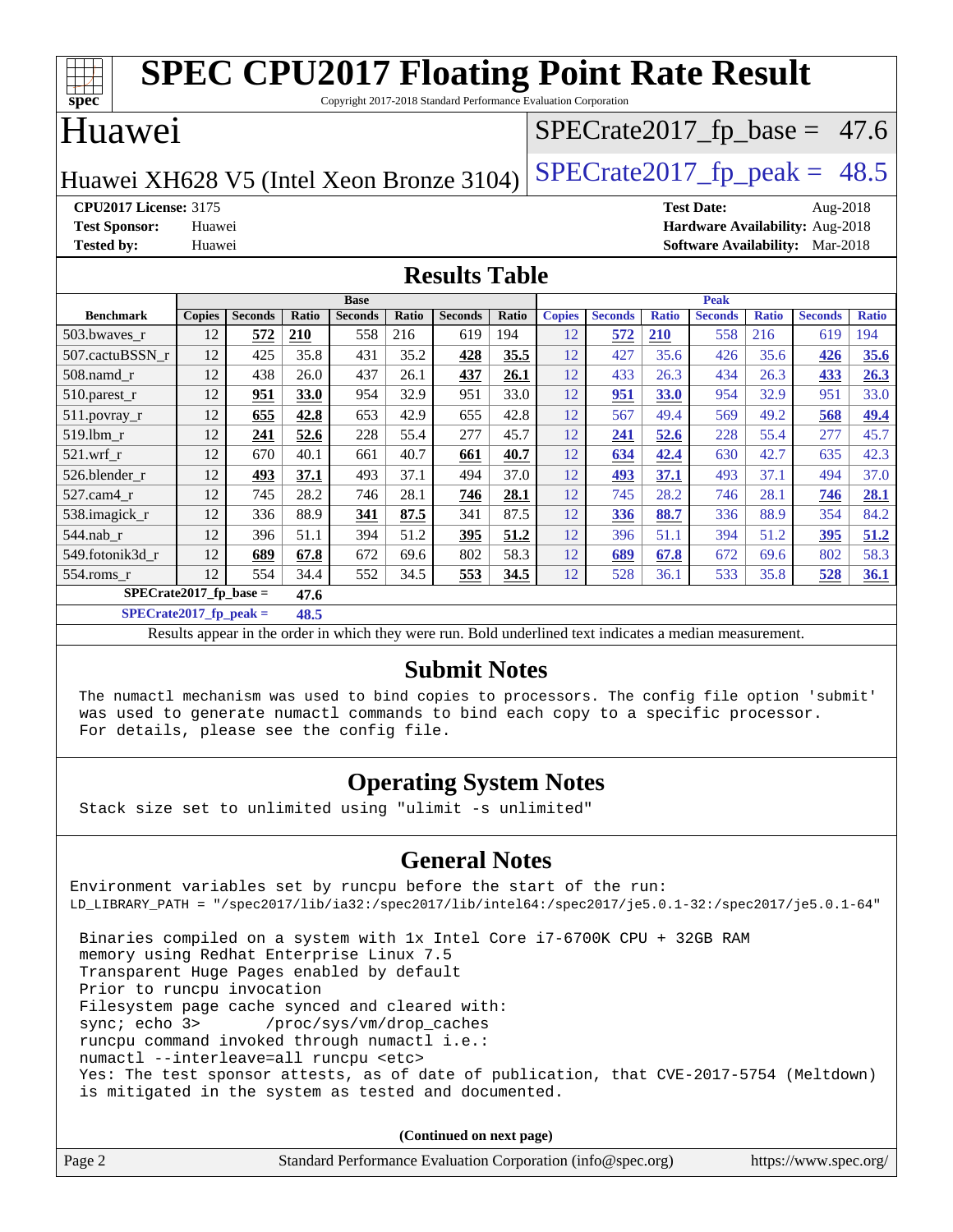| $spec^*$                                                                                                                                                                                                                                                                                                                                                                                          | <b>SPEC CPU2017 Floating Point Rate Result</b><br>Copyright 2017-2018 Standard Performance Evaluation Corporation                                                     |                                              |                                                                                       |
|---------------------------------------------------------------------------------------------------------------------------------------------------------------------------------------------------------------------------------------------------------------------------------------------------------------------------------------------------------------------------------------------------|-----------------------------------------------------------------------------------------------------------------------------------------------------------------------|----------------------------------------------|---------------------------------------------------------------------------------------|
| Huawei                                                                                                                                                                                                                                                                                                                                                                                            |                                                                                                                                                                       | $SPECrate2017_fp\_base = 47.6$               |                                                                                       |
| Huawei XH628 V5 (Intel Xeon Bronze 3104)                                                                                                                                                                                                                                                                                                                                                          |                                                                                                                                                                       | $SPECTate2017$ _fp_peak = 48.5               |                                                                                       |
| <b>CPU2017 License: 3175</b><br><b>Test Sponsor:</b><br>Huawei<br><b>Tested by:</b><br>Huawei                                                                                                                                                                                                                                                                                                     |                                                                                                                                                                       | <b>Test Date:</b>                            | Aug-2018<br>Hardware Availability: Aug-2018<br><b>Software Availability:</b> Mar-2018 |
|                                                                                                                                                                                                                                                                                                                                                                                                   | <b>General Notes (Continued)</b>                                                                                                                                      |                                              |                                                                                       |
| Yes: The test sponsor attests, as of date of publication, that CVE-2017-5753 (Spectre variant 1)<br>is mitigated in the system as tested and documented.<br>Yes: The test sponsor attests, as of date of publication, that CVE-2017-5715 (Spectre variant 2)<br>is mitigated in the system as tested and documented.                                                                              |                                                                                                                                                                       |                                              |                                                                                       |
|                                                                                                                                                                                                                                                                                                                                                                                                   | <b>Platform Notes</b>                                                                                                                                                 |                                              |                                                                                       |
| BIOS configuration:<br>Power Policy Set to Performance<br>Sysinfo program /spec2017/bin/sysinfo<br>Rev: r5797 of 2017-06-14 96c45e4568ad54c135fd618bcc091c0f<br>running on localhost.localdomain Fri Aug 17 02:13:49 2018                                                                                                                                                                         |                                                                                                                                                                       |                                              |                                                                                       |
| SUT (System Under Test) info as seen by some common utilities.<br>For more information on this section, see<br>https://www.spec.org/cpu2017/Docs/config.html#sysinfo                                                                                                                                                                                                                              |                                                                                                                                                                       |                                              |                                                                                       |
| From /proc/cpuinfo<br>model name : Intel(R) Xeon(R) Bronze 3104 CPU @ 1.70GHz<br>"physical id"s (chips)<br>2<br>12 "processors"<br>cores, siblings (Caution: counting these is hw and system dependent. The following<br>excerpts from /proc/cpuinfo might not be reliable. Use with caution.)<br>cpu cores : 6<br>siblings : 6<br>physical 0: cores 0 1 2 3 4 5<br>physical 1: cores 0 1 2 3 4 5 |                                                                                                                                                                       |                                              |                                                                                       |
| From 1scpu:<br>Architecture:<br>$CPU$ op-mode( $s$ ):<br>Byte Order:<br>CPU(s):<br>On-line $CPU(s)$ list:<br>Thread(s) per core:<br>Core(s) per socket:<br>Socket(s):<br>NUMA $node(s)$ :<br>Vendor ID:<br>CPU family:<br>Model:<br>Model name:<br>Stepping:<br>CPU MHz:<br>BogoMIPS:<br>Virtualization:                                                                                          | x86 64<br>$32$ -bit, $64$ -bit<br>Little Endian<br>12<br>$0 - 11$<br>1<br>6<br>2<br>$\overline{2}$<br>GenuineIntel<br>6<br>85<br>4<br>1700.000<br>3400.00<br>$VT - x$ | $Intel(R) Xeon(R) Bronze 3104 CPU @ 1.70GHz$ |                                                                                       |
|                                                                                                                                                                                                                                                                                                                                                                                                   | (Continued on next page)                                                                                                                                              |                                              |                                                                                       |
| Page 3                                                                                                                                                                                                                                                                                                                                                                                            | Standard Performance Evaluation Corporation (info@spec.org)                                                                                                           |                                              | https://www.spec.org/                                                                 |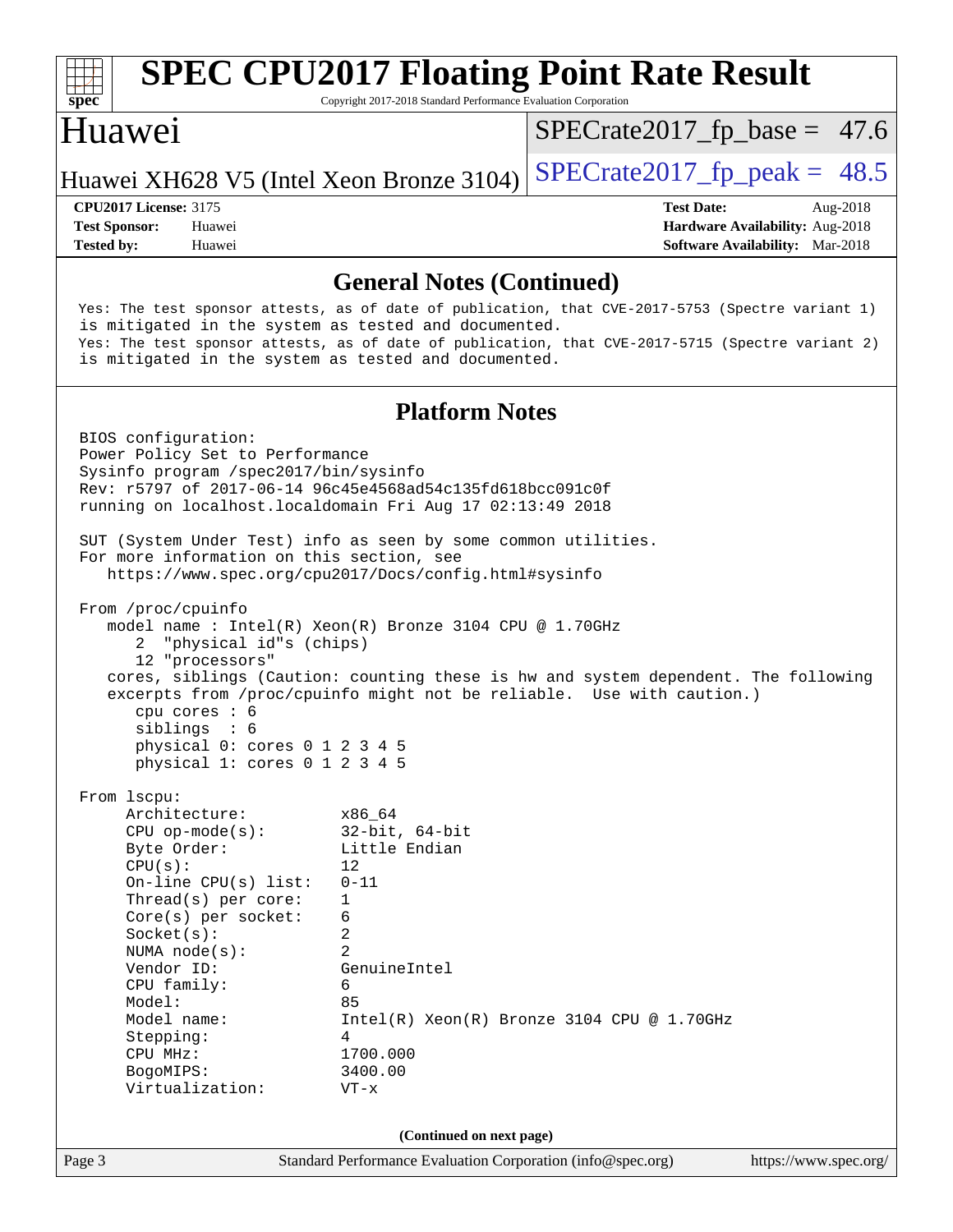| Huawei<br>$SPECrate2017_fp\_peak = 48.5$<br>Huawei XH628 V5 (Intel Xeon Bronze 3104)<br><b>CPU2017 License: 3175</b><br><b>Test Date:</b><br>Aug-2018<br><b>Test Sponsor:</b><br>Hardware Availability: Aug-2018<br>Huawei<br><b>Tested by:</b><br><b>Software Availability:</b> Mar-2018<br>Huawei<br><b>Platform Notes (Continued)</b><br>L1d cache:<br>32K<br>Lli cache:<br>32K<br>L2 cache:<br>1024K<br>L3 cache:<br>8448K<br>NUMA node0 CPU(s):<br>$0 - 5$<br>NUMA node1 CPU(s):<br>$6 - 11$<br>Flags:<br>fpu vme de pse tsc msr pae mce cx8 apic sep mtrr pge mca cmov<br>pat pse36 clflush dts acpi mmx fxsr sse sse2 ss ht tm pbe syscall nx pdpelgb rdtscp<br>lm constant_tsc art arch_perfmon pebs bts rep_good nopl xtopology nonstop_tsc<br>aperfmperf eagerfpu pni pclmulqdq dtes64 ds_cpl vmx smx est tm2 ssse3 fma cx16 xtpr<br>pdcm pcid dca sse4_1 sse4_2 x2apic movbe popcnt tsc_deadline_timer aes xsave avx<br>f16c rdrand lahf_lm abm 3dnowprefetch epb cat_13 cdp_13 invpcid_single intel_pt<br>spec_ctrl ibpb_support tpr_shadow vnmi flexpriority ept vpid fsgsbase tsc_adjust<br>bmil hle avx2 smep bmi2 erms invpcid rtm cqm mpx rdt_a avx512f avx512dq rdseed adx<br>smap clflushopt clwb avx512cd avx512bw avx512vl xsaveopt xsavec xgetbvl cqm_llc<br>cqm_occup_llc cqm_mbm_total cqm_mbm_local dtherm arat pln pts<br>/proc/cpuinfo cache data<br>cache size : 8448 KB<br>From numactl --hardware WARNING: a numactl 'node' might or might not correspond to a<br>physical chip.<br>$available: 2 nodes (0-1)$<br>node 0 cpus: 0 1 2 3 4 5<br>node 0 size: 195701 MB<br>node 0 free: 190447 MB<br>node 1 cpus: 6 7 8 9 10 11<br>node 1 size: 163840 MB<br>node 1 free: 159421 MB<br>node distances:<br>node<br>$\overline{0}$<br>1<br>0:<br>10<br>21<br>1:<br>21<br>10<br>From /proc/meminfo<br>MemTotal:<br>362113528 kB<br>HugePages_Total:<br>0<br>Hugepagesize:<br>2048 kB<br>From /etc/*release* /etc/*version*<br>os-release:<br>NAME="Red Hat Enterprise Linux Server"<br>VERSION="7.4 (Maipo)"<br>ID="rhel"<br>ID_LIKE="fedora"<br>VARIANT="Server"<br>VARIANT_ID="server"<br>(Continued on next page)<br>Standard Performance Evaluation Corporation (info@spec.org)<br>https://www.spec.org/<br>Page 4 | <b>SPEC CPU2017 Floating Point Rate Result</b><br>spec<br>Copyright 2017-2018 Standard Performance Evaluation Corporation |                                |
|------------------------------------------------------------------------------------------------------------------------------------------------------------------------------------------------------------------------------------------------------------------------------------------------------------------------------------------------------------------------------------------------------------------------------------------------------------------------------------------------------------------------------------------------------------------------------------------------------------------------------------------------------------------------------------------------------------------------------------------------------------------------------------------------------------------------------------------------------------------------------------------------------------------------------------------------------------------------------------------------------------------------------------------------------------------------------------------------------------------------------------------------------------------------------------------------------------------------------------------------------------------------------------------------------------------------------------------------------------------------------------------------------------------------------------------------------------------------------------------------------------------------------------------------------------------------------------------------------------------------------------------------------------------------------------------------------------------------------------------------------------------------------------------------------------------------------------------------------------------------------------------------------------------------------------------------------------------------------------------------------------------------------------------------------------------------------------------------------------------------------------------------------------------------------------------------------------------------------------------------|---------------------------------------------------------------------------------------------------------------------------|--------------------------------|
|                                                                                                                                                                                                                                                                                                                                                                                                                                                                                                                                                                                                                                                                                                                                                                                                                                                                                                                                                                                                                                                                                                                                                                                                                                                                                                                                                                                                                                                                                                                                                                                                                                                                                                                                                                                                                                                                                                                                                                                                                                                                                                                                                                                                                                                |                                                                                                                           | $SPECrate2017_fp\_base = 47.6$ |
|                                                                                                                                                                                                                                                                                                                                                                                                                                                                                                                                                                                                                                                                                                                                                                                                                                                                                                                                                                                                                                                                                                                                                                                                                                                                                                                                                                                                                                                                                                                                                                                                                                                                                                                                                                                                                                                                                                                                                                                                                                                                                                                                                                                                                                                |                                                                                                                           |                                |
|                                                                                                                                                                                                                                                                                                                                                                                                                                                                                                                                                                                                                                                                                                                                                                                                                                                                                                                                                                                                                                                                                                                                                                                                                                                                                                                                                                                                                                                                                                                                                                                                                                                                                                                                                                                                                                                                                                                                                                                                                                                                                                                                                                                                                                                |                                                                                                                           |                                |
|                                                                                                                                                                                                                                                                                                                                                                                                                                                                                                                                                                                                                                                                                                                                                                                                                                                                                                                                                                                                                                                                                                                                                                                                                                                                                                                                                                                                                                                                                                                                                                                                                                                                                                                                                                                                                                                                                                                                                                                                                                                                                                                                                                                                                                                |                                                                                                                           |                                |
|                                                                                                                                                                                                                                                                                                                                                                                                                                                                                                                                                                                                                                                                                                                                                                                                                                                                                                                                                                                                                                                                                                                                                                                                                                                                                                                                                                                                                                                                                                                                                                                                                                                                                                                                                                                                                                                                                                                                                                                                                                                                                                                                                                                                                                                |                                                                                                                           |                                |
|                                                                                                                                                                                                                                                                                                                                                                                                                                                                                                                                                                                                                                                                                                                                                                                                                                                                                                                                                                                                                                                                                                                                                                                                                                                                                                                                                                                                                                                                                                                                                                                                                                                                                                                                                                                                                                                                                                                                                                                                                                                                                                                                                                                                                                                |                                                                                                                           |                                |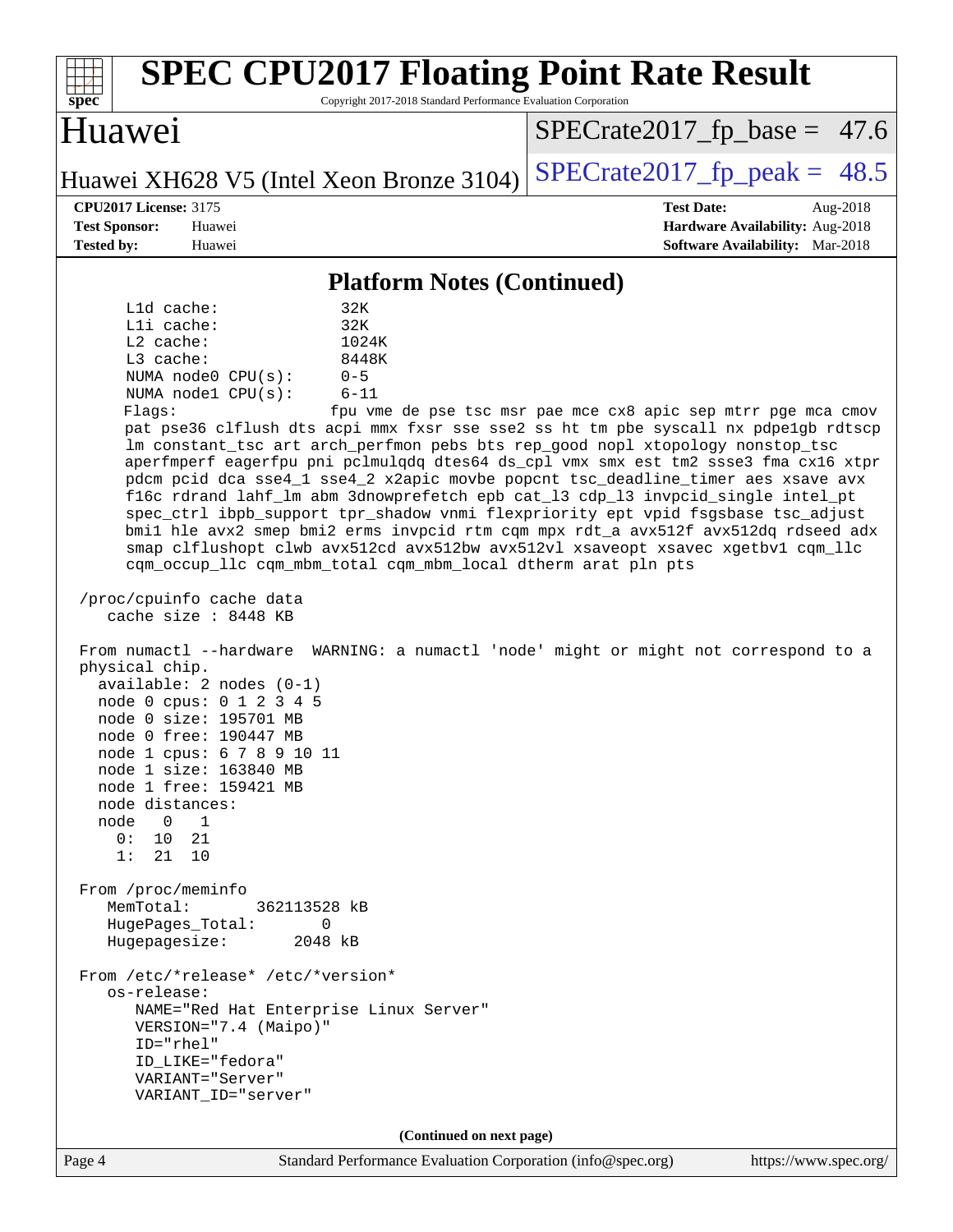| <b>SPEC CPU2017 Floating Point Rate Result</b><br>spec<br>Copyright 2017-2018 Standard Performance Evaluation Corporation                                                                                                                                                                                                                                                                                                                                                                                                        |                                                                                                            |  |  |  |
|----------------------------------------------------------------------------------------------------------------------------------------------------------------------------------------------------------------------------------------------------------------------------------------------------------------------------------------------------------------------------------------------------------------------------------------------------------------------------------------------------------------------------------|------------------------------------------------------------------------------------------------------------|--|--|--|
| Huawei                                                                                                                                                                                                                                                                                                                                                                                                                                                                                                                           | $SPECrate2017_fp\_base = 47.6$                                                                             |  |  |  |
| Huawei XH628 V5 (Intel Xeon Bronze 3104)                                                                                                                                                                                                                                                                                                                                                                                                                                                                                         | $SPECrate2017_fp\_peak = 48.5$                                                                             |  |  |  |
| <b>CPU2017 License: 3175</b><br><b>Test Sponsor:</b><br>Huawei<br><b>Tested by:</b><br>Huawei                                                                                                                                                                                                                                                                                                                                                                                                                                    | <b>Test Date:</b><br>Aug-2018<br>Hardware Availability: Aug-2018<br><b>Software Availability:</b> Mar-2018 |  |  |  |
| <b>Platform Notes (Continued)</b>                                                                                                                                                                                                                                                                                                                                                                                                                                                                                                |                                                                                                            |  |  |  |
| VERSION ID="7.4"<br>PRETTY_NAME="Red Hat Enterprise Linux Server 7.4 (Maipo)"<br>redhat-release: Red Hat Enterprise Linux Server release 7.4 (Maipo)<br>system-release: Red Hat Enterprise Linux Server release 7.4 (Maipo)<br>system-release-cpe: cpe:/o:redhat:enterprise_linux:7.4:ga:server<br>uname $-a$ :<br>Linux localhost.localdomain 3.10.0-693.11.6.el7.x86_64 #1 SMP Thu Dec 28 14:23:39 EST                                                                                                                         |                                                                                                            |  |  |  |
| 2017 x86 64 x86 64 x86 64 GNU/Linux                                                                                                                                                                                                                                                                                                                                                                                                                                                                                              |                                                                                                            |  |  |  |
| run-level 3 Aug 16 16:55<br>SPEC is set to: /spec2017<br>Type Size Used Avail Use% Mounted on<br>Filesystem<br>/dev/nvme0n1p4 xfs<br>1.5T 8.3G 1.5T<br>$1\%$ /                                                                                                                                                                                                                                                                                                                                                                   |                                                                                                            |  |  |  |
| Additional information from dmidecode follows. WARNING: Use caution when you interpret<br>this section. The 'dmidecode' program reads system data which is "intended to allow<br>hardware to be accurately determined", but the intent may not be met, as there are<br>frequent changes to hardware, firmware, and the "DMTF SMBIOS" standard.<br>BIOS INSYDE Corp. 0.86 08/06/2018<br>Memory:<br>5x NO DIMM NO DIMM<br>11x Samsung M393A4K40BB2-CTD 32 GB 2 rank 2666, configured at 2133<br>(End of data from sysinfo program) |                                                                                                            |  |  |  |
|                                                                                                                                                                                                                                                                                                                                                                                                                                                                                                                                  |                                                                                                            |  |  |  |
| <b>Compiler Version Notes</b><br>$519.1$ bm_r(base) $538.imagick_r(base, peak)$ $544.nab_r(base, peak)$<br>CC.<br>icc (ICC) 18.0.2 20180210<br>Copyright (C) 1985-2018 Intel Corporation. All rights reserved.                                                                                                                                                                                                                                                                                                                   |                                                                                                            |  |  |  |
| $519.1$ bm $r$ (peak)<br>CC.<br>_____________________________________                                                                                                                                                                                                                                                                                                                                                                                                                                                            |                                                                                                            |  |  |  |
| icc (ICC) 18.0.2 20180210<br>Copyright (C) 1985-2018 Intel Corporation. All rights reserved.                                                                                                                                                                                                                                                                                                                                                                                                                                     |                                                                                                            |  |  |  |
| CXXC 508.namd_r(base) 510.parest_r(base, peak)                                                                                                                                                                                                                                                                                                                                                                                                                                                                                   |                                                                                                            |  |  |  |
| (Continued on next page)                                                                                                                                                                                                                                                                                                                                                                                                                                                                                                         |                                                                                                            |  |  |  |
| Page 5<br>Standard Performance Evaluation Corporation (info@spec.org)                                                                                                                                                                                                                                                                                                                                                                                                                                                            | https://www.spec.org/                                                                                      |  |  |  |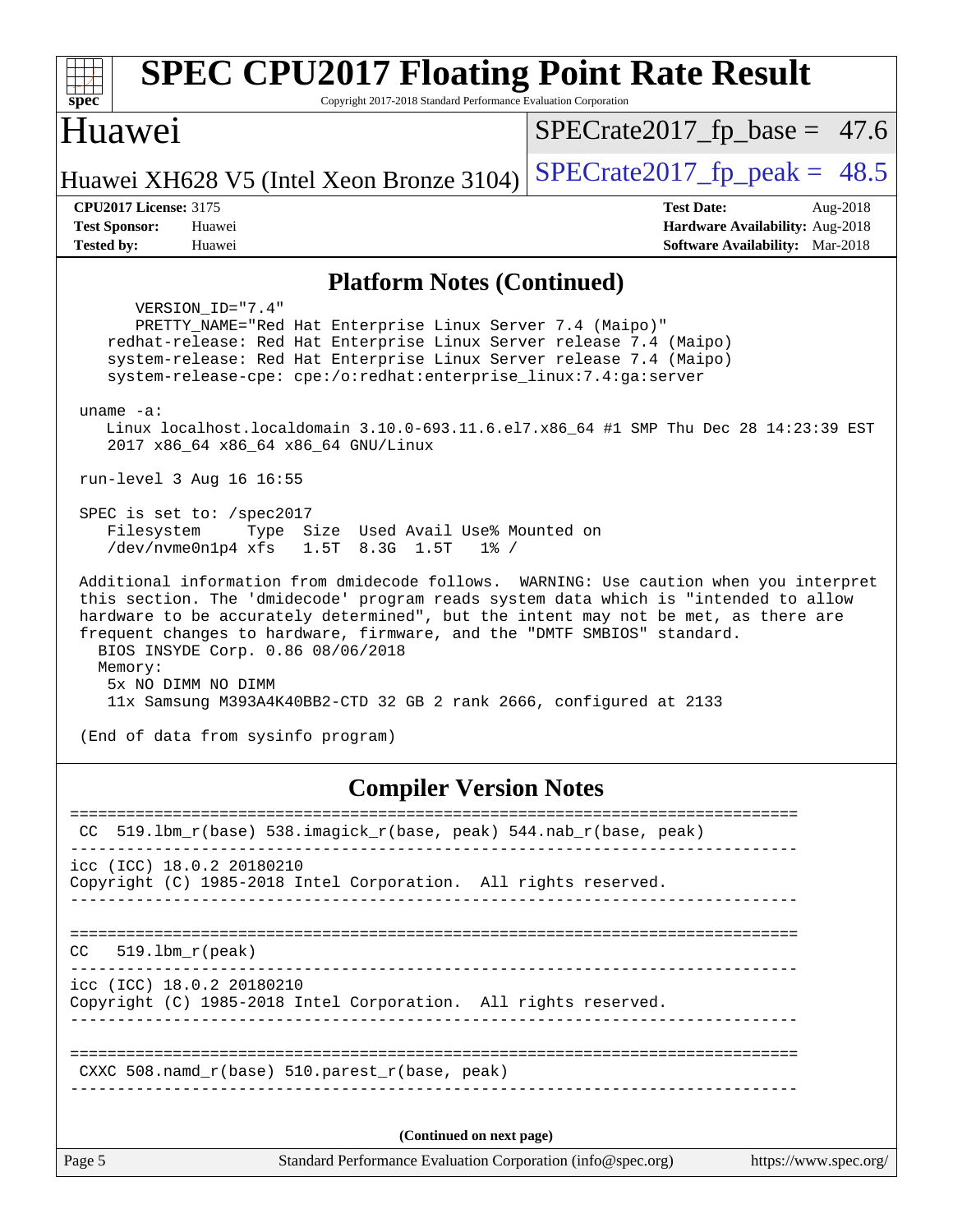| <b>SPEC CPU2017 Floating Point Rate Result</b><br>Copyright 2017-2018 Standard Performance Evaluation Corporation<br>$spec^*$                                                                 |                                                                                                     |  |  |  |
|-----------------------------------------------------------------------------------------------------------------------------------------------------------------------------------------------|-----------------------------------------------------------------------------------------------------|--|--|--|
| Huawei                                                                                                                                                                                        | $SPECrate2017_fp\_base = 47.6$                                                                      |  |  |  |
| Huawei XH628 V5 (Intel Xeon Bronze 3104)                                                                                                                                                      | $SPECrate2017_fp\_peak = 48.5$                                                                      |  |  |  |
| <b>CPU2017 License: 3175</b><br><b>Test Sponsor:</b><br>Huawei<br><b>Tested by:</b><br>Huawei                                                                                                 | <b>Test Date:</b><br>Aug-2018<br>Hardware Availability: Aug-2018<br>Software Availability: Mar-2018 |  |  |  |
| <b>Compiler Version Notes (Continued)</b>                                                                                                                                                     |                                                                                                     |  |  |  |
| icpc (ICC) 18.0.2 20180210<br>Copyright (C) 1985-2018 Intel Corporation. All rights reserved.                                                                                                 |                                                                                                     |  |  |  |
| CXXC $508.namd_r(peak)$                                                                                                                                                                       |                                                                                                     |  |  |  |
| icpc (ICC) 18.0.2 20180210<br>Copyright (C) 1985-2018 Intel Corporation. All rights reserved.                                                                                                 |                                                                                                     |  |  |  |
| 511.povray_r(base) 526.blender_r(base, peak)<br>CC                                                                                                                                            |                                                                                                     |  |  |  |
| icpc (ICC) 18.0.2 20180210<br>Copyright (C) 1985-2018 Intel Corporation. All rights reserved.<br>icc (ICC) 18.0.2 20180210<br>Copyright (C) 1985-2018 Intel Corporation. All rights reserved. |                                                                                                     |  |  |  |
| $511. povray_r (peak)$<br>CC                                                                                                                                                                  |                                                                                                     |  |  |  |
| icpc (ICC) 18.0.2 20180210<br>Copyright (C) 1985-2018 Intel Corporation. All rights reserved.<br>icc (ICC) 18.0.2 20180210<br>Copyright (C) 1985-2018 Intel Corporation. All rights reserved. |                                                                                                     |  |  |  |
|                                                                                                                                                                                               |                                                                                                     |  |  |  |
| 507.cactuBSSN_r(base, peak)<br>FC.                                                                                                                                                            |                                                                                                     |  |  |  |
| icpc (ICC) 18.0.2 20180210<br>Copyright (C) 1985-2018 Intel Corporation. All rights reserved.<br>icc (ICC) 18.0.2 20180210                                                                    |                                                                                                     |  |  |  |
| Copyright (C) 1985-2018 Intel Corporation. All rights reserved.<br>ifort (IFORT) 18.0.2 20180210<br>Copyright (C) 1985-2018 Intel Corporation. All rights reserved.                           |                                                                                                     |  |  |  |
|                                                                                                                                                                                               |                                                                                                     |  |  |  |
| 503.bwaves_r(base, peak) 549.fotonik3d_r(base, peak) 554.roms_r(base)<br>FC                                                                                                                   |                                                                                                     |  |  |  |
| ifort (IFORT) 18.0.2 20180210<br>Copyright (C) 1985-2018 Intel Corporation. All rights reserved.                                                                                              |                                                                                                     |  |  |  |
| (Continued on next page)                                                                                                                                                                      |                                                                                                     |  |  |  |
| Page 6<br>Standard Performance Evaluation Corporation (info@spec.org)                                                                                                                         | https://www.spec.org/                                                                               |  |  |  |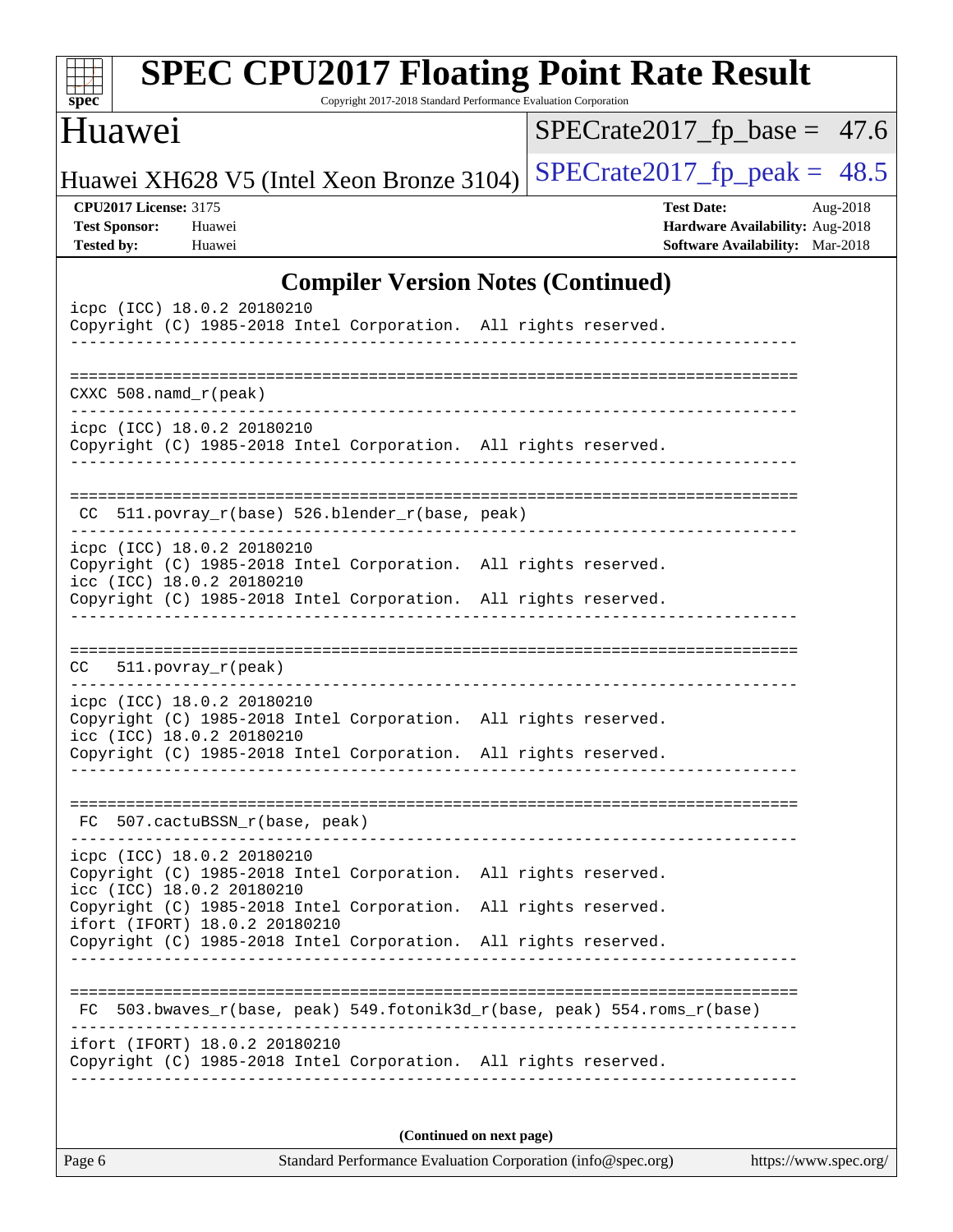| <b>SPEC CPU2017 Floating Point Rate Result</b><br>$spec^*$<br>Copyright 2017-2018 Standard Performance Evaluation Corporation                                                                    |                                                                                                            |  |  |  |
|--------------------------------------------------------------------------------------------------------------------------------------------------------------------------------------------------|------------------------------------------------------------------------------------------------------------|--|--|--|
| Huawei                                                                                                                                                                                           | $SPECrate2017_fp\_base = 47.6$                                                                             |  |  |  |
| Huawei XH628 V5 (Intel Xeon Bronze 3104)                                                                                                                                                         | $SPECrate2017_fp\_peak = 48.5$                                                                             |  |  |  |
| <b>CPU2017 License: 3175</b><br><b>Test Sponsor:</b><br>Huawei<br><b>Tested by:</b><br>Huawei                                                                                                    | <b>Test Date:</b><br>Aug-2018<br>Hardware Availability: Aug-2018<br><b>Software Availability:</b> Mar-2018 |  |  |  |
| <b>Compiler Version Notes (Continued)</b>                                                                                                                                                        |                                                                                                            |  |  |  |
| $554$ .roms $r$ (peak)<br>FC                                                                                                                                                                     |                                                                                                            |  |  |  |
| ifort (IFORT) 18.0.2 20180210<br>Copyright (C) 1985-2018 Intel Corporation. All rights reserved.                                                                                                 |                                                                                                            |  |  |  |
| $521.wrf_r(base) 527.cam4_r(base)$<br>CC                                                                                                                                                         |                                                                                                            |  |  |  |
| ifort (IFORT) 18.0.2 20180210<br>Copyright (C) 1985-2018 Intel Corporation. All rights reserved.<br>icc (ICC) 18.0.2 20180210<br>Copyright (C) 1985-2018 Intel Corporation. All rights reserved. |                                                                                                            |  |  |  |

## **[Base Compiler Invocation](http://www.spec.org/auto/cpu2017/Docs/result-fields.html#BaseCompilerInvocation)**

------------------------------------------------------------------------------

==============================================================================

------------------------------------------------------------------------------

Copyright (C) 1985-2018 Intel Corporation. All rights reserved.

Copyright (C) 1985-2018 Intel Corporation. All rights reserved.

[C benchmarks](http://www.spec.org/auto/cpu2017/Docs/result-fields.html#Cbenchmarks): [icc -m64 -std=c11](http://www.spec.org/cpu2017/results/res2018q4/cpu2017-20181008-09087.flags.html#user_CCbase_intel_icc_64bit_c11_33ee0cdaae7deeeab2a9725423ba97205ce30f63b9926c2519791662299b76a0318f32ddfffdc46587804de3178b4f9328c46fa7c2b0cd779d7a61945c91cd35)

[C++ benchmarks:](http://www.spec.org/auto/cpu2017/Docs/result-fields.html#CXXbenchmarks) [icpc -m64](http://www.spec.org/cpu2017/results/res2018q4/cpu2017-20181008-09087.flags.html#user_CXXbase_intel_icpc_64bit_4ecb2543ae3f1412ef961e0650ca070fec7b7afdcd6ed48761b84423119d1bf6bdf5cad15b44d48e7256388bc77273b966e5eb805aefd121eb22e9299b2ec9d9)

[Fortran benchmarks](http://www.spec.org/auto/cpu2017/Docs/result-fields.html#Fortranbenchmarks): [ifort -m64](http://www.spec.org/cpu2017/results/res2018q4/cpu2017-20181008-09087.flags.html#user_FCbase_intel_ifort_64bit_24f2bb282fbaeffd6157abe4f878425411749daecae9a33200eee2bee2fe76f3b89351d69a8130dd5949958ce389cf37ff59a95e7a40d588e8d3a57e0c3fd751)

[Benchmarks using both Fortran and C](http://www.spec.org/auto/cpu2017/Docs/result-fields.html#BenchmarksusingbothFortranandC): [ifort -m64](http://www.spec.org/cpu2017/results/res2018q4/cpu2017-20181008-09087.flags.html#user_CC_FCbase_intel_ifort_64bit_24f2bb282fbaeffd6157abe4f878425411749daecae9a33200eee2bee2fe76f3b89351d69a8130dd5949958ce389cf37ff59a95e7a40d588e8d3a57e0c3fd751) [icc -m64 -std=c11](http://www.spec.org/cpu2017/results/res2018q4/cpu2017-20181008-09087.flags.html#user_CC_FCbase_intel_icc_64bit_c11_33ee0cdaae7deeeab2a9725423ba97205ce30f63b9926c2519791662299b76a0318f32ddfffdc46587804de3178b4f9328c46fa7c2b0cd779d7a61945c91cd35)

[Benchmarks using both C and C++](http://www.spec.org/auto/cpu2017/Docs/result-fields.html#BenchmarksusingbothCandCXX): [icpc -m64](http://www.spec.org/cpu2017/results/res2018q4/cpu2017-20181008-09087.flags.html#user_CC_CXXbase_intel_icpc_64bit_4ecb2543ae3f1412ef961e0650ca070fec7b7afdcd6ed48761b84423119d1bf6bdf5cad15b44d48e7256388bc77273b966e5eb805aefd121eb22e9299b2ec9d9) [icc -m64 -std=c11](http://www.spec.org/cpu2017/results/res2018q4/cpu2017-20181008-09087.flags.html#user_CC_CXXbase_intel_icc_64bit_c11_33ee0cdaae7deeeab2a9725423ba97205ce30f63b9926c2519791662299b76a0318f32ddfffdc46587804de3178b4f9328c46fa7c2b0cd779d7a61945c91cd35)

[Benchmarks using Fortran, C, and C++:](http://www.spec.org/auto/cpu2017/Docs/result-fields.html#BenchmarksusingFortranCandCXX) [icpc -m64](http://www.spec.org/cpu2017/results/res2018q4/cpu2017-20181008-09087.flags.html#user_CC_CXX_FCbase_intel_icpc_64bit_4ecb2543ae3f1412ef961e0650ca070fec7b7afdcd6ed48761b84423119d1bf6bdf5cad15b44d48e7256388bc77273b966e5eb805aefd121eb22e9299b2ec9d9) [icc -m64 -std=c11](http://www.spec.org/cpu2017/results/res2018q4/cpu2017-20181008-09087.flags.html#user_CC_CXX_FCbase_intel_icc_64bit_c11_33ee0cdaae7deeeab2a9725423ba97205ce30f63b9926c2519791662299b76a0318f32ddfffdc46587804de3178b4f9328c46fa7c2b0cd779d7a61945c91cd35) [ifort -m64](http://www.spec.org/cpu2017/results/res2018q4/cpu2017-20181008-09087.flags.html#user_CC_CXX_FCbase_intel_ifort_64bit_24f2bb282fbaeffd6157abe4f878425411749daecae9a33200eee2bee2fe76f3b89351d69a8130dd5949958ce389cf37ff59a95e7a40d588e8d3a57e0c3fd751)

CC 521.wrf\_r(peak) 527.cam4\_r(peak)

ifort (IFORT) 18.0.2 20180210

icc (ICC) 18.0.2 20180210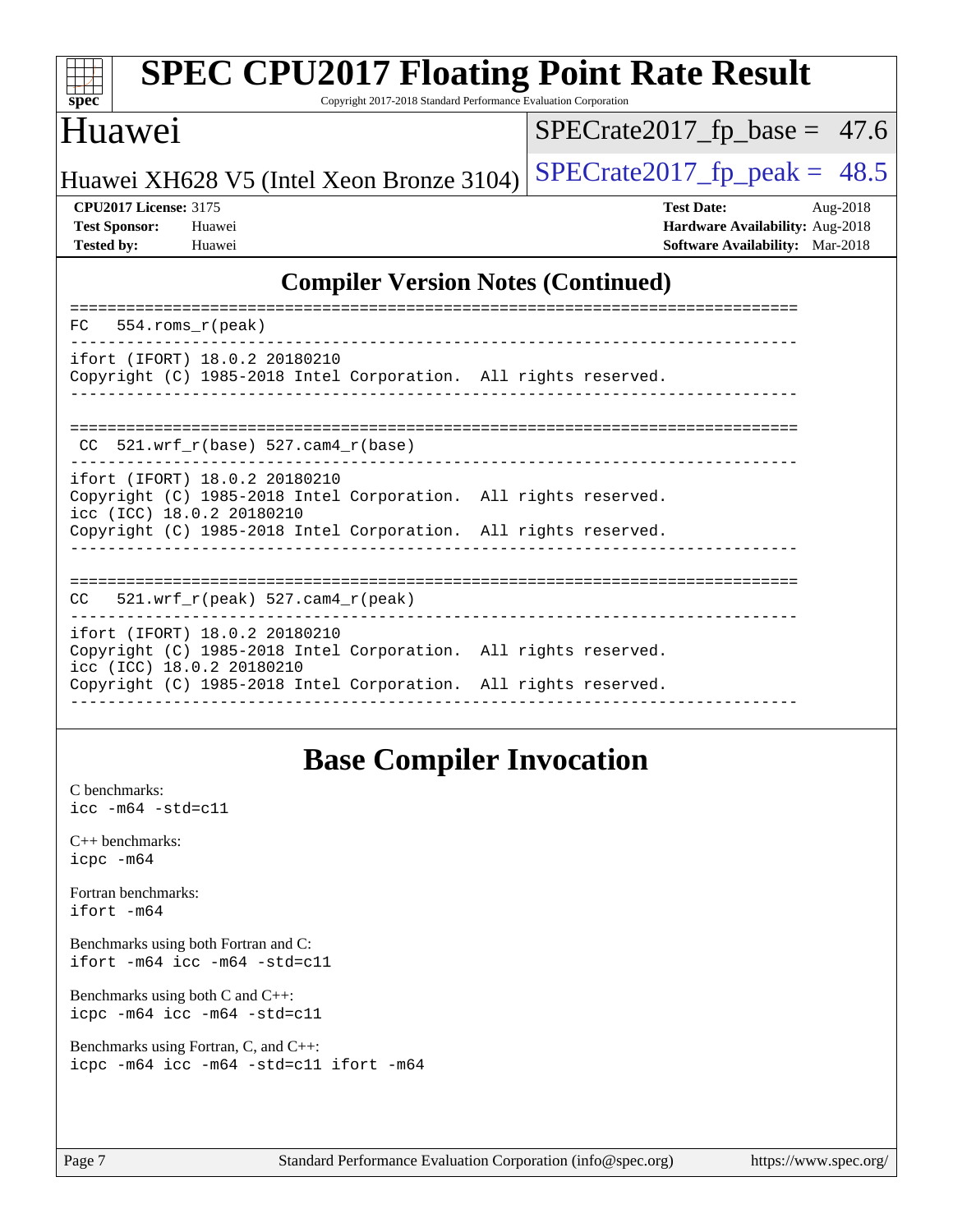

# **[SPEC CPU2017 Floating Point Rate Result](http://www.spec.org/auto/cpu2017/Docs/result-fields.html#SPECCPU2017FloatingPointRateResult)**

Copyright 2017-2018 Standard Performance Evaluation Corporation

### Huawei

 $SPECTate2017_fp\_base = 47.6$ 

Huawei XH628 V5 (Intel Xeon Bronze 3104) SPECrate  $2017$  fp peak = 48.5

**[CPU2017 License:](http://www.spec.org/auto/cpu2017/Docs/result-fields.html#CPU2017License)** 3175 **[Test Date:](http://www.spec.org/auto/cpu2017/Docs/result-fields.html#TestDate)** Aug-2018 **[Test Sponsor:](http://www.spec.org/auto/cpu2017/Docs/result-fields.html#TestSponsor)** Huawei **[Hardware Availability:](http://www.spec.org/auto/cpu2017/Docs/result-fields.html#HardwareAvailability)** Aug-2018 **[Tested by:](http://www.spec.org/auto/cpu2017/Docs/result-fields.html#Testedby)** Huawei **[Software Availability:](http://www.spec.org/auto/cpu2017/Docs/result-fields.html#SoftwareAvailability)** Mar-2018

## **[Base Portability Flags](http://www.spec.org/auto/cpu2017/Docs/result-fields.html#BasePortabilityFlags)**

 503.bwaves\_r: [-DSPEC\\_LP64](http://www.spec.org/cpu2017/results/res2018q4/cpu2017-20181008-09087.flags.html#suite_basePORTABILITY503_bwaves_r_DSPEC_LP64) 507.cactuBSSN\_r: [-DSPEC\\_LP64](http://www.spec.org/cpu2017/results/res2018q4/cpu2017-20181008-09087.flags.html#suite_basePORTABILITY507_cactuBSSN_r_DSPEC_LP64) 508.namd\_r: [-DSPEC\\_LP64](http://www.spec.org/cpu2017/results/res2018q4/cpu2017-20181008-09087.flags.html#suite_basePORTABILITY508_namd_r_DSPEC_LP64) 510.parest\_r: [-DSPEC\\_LP64](http://www.spec.org/cpu2017/results/res2018q4/cpu2017-20181008-09087.flags.html#suite_basePORTABILITY510_parest_r_DSPEC_LP64) 511.povray\_r: [-DSPEC\\_LP64](http://www.spec.org/cpu2017/results/res2018q4/cpu2017-20181008-09087.flags.html#suite_basePORTABILITY511_povray_r_DSPEC_LP64) 519.lbm\_r: [-DSPEC\\_LP64](http://www.spec.org/cpu2017/results/res2018q4/cpu2017-20181008-09087.flags.html#suite_basePORTABILITY519_lbm_r_DSPEC_LP64) 521.wrf\_r: [-DSPEC\\_LP64](http://www.spec.org/cpu2017/results/res2018q4/cpu2017-20181008-09087.flags.html#suite_basePORTABILITY521_wrf_r_DSPEC_LP64) [-DSPEC\\_CASE\\_FLAG](http://www.spec.org/cpu2017/results/res2018q4/cpu2017-20181008-09087.flags.html#b521.wrf_r_baseCPORTABILITY_DSPEC_CASE_FLAG) [-convert big\\_endian](http://www.spec.org/cpu2017/results/res2018q4/cpu2017-20181008-09087.flags.html#user_baseFPORTABILITY521_wrf_r_convert_big_endian_c3194028bc08c63ac5d04de18c48ce6d347e4e562e8892b8bdbdc0214820426deb8554edfa529a3fb25a586e65a3d812c835984020483e7e73212c4d31a38223) 526.blender\_r: [-DSPEC\\_LP64](http://www.spec.org/cpu2017/results/res2018q4/cpu2017-20181008-09087.flags.html#suite_basePORTABILITY526_blender_r_DSPEC_LP64) [-DSPEC\\_LINUX](http://www.spec.org/cpu2017/results/res2018q4/cpu2017-20181008-09087.flags.html#b526.blender_r_baseCPORTABILITY_DSPEC_LINUX) [-funsigned-char](http://www.spec.org/cpu2017/results/res2018q4/cpu2017-20181008-09087.flags.html#user_baseCPORTABILITY526_blender_r_force_uchar_40c60f00ab013830e2dd6774aeded3ff59883ba5a1fc5fc14077f794d777847726e2a5858cbc7672e36e1b067e7e5c1d9a74f7176df07886a243d7cc18edfe67) 527.cam4\_r: [-DSPEC\\_LP64](http://www.spec.org/cpu2017/results/res2018q4/cpu2017-20181008-09087.flags.html#suite_basePORTABILITY527_cam4_r_DSPEC_LP64) [-DSPEC\\_CASE\\_FLAG](http://www.spec.org/cpu2017/results/res2018q4/cpu2017-20181008-09087.flags.html#b527.cam4_r_baseCPORTABILITY_DSPEC_CASE_FLAG) 538.imagick\_r: [-DSPEC\\_LP64](http://www.spec.org/cpu2017/results/res2018q4/cpu2017-20181008-09087.flags.html#suite_basePORTABILITY538_imagick_r_DSPEC_LP64) 544.nab\_r: [-DSPEC\\_LP64](http://www.spec.org/cpu2017/results/res2018q4/cpu2017-20181008-09087.flags.html#suite_basePORTABILITY544_nab_r_DSPEC_LP64) 549.fotonik3d\_r: [-DSPEC\\_LP64](http://www.spec.org/cpu2017/results/res2018q4/cpu2017-20181008-09087.flags.html#suite_basePORTABILITY549_fotonik3d_r_DSPEC_LP64) 554.roms\_r: [-DSPEC\\_LP64](http://www.spec.org/cpu2017/results/res2018q4/cpu2017-20181008-09087.flags.html#suite_basePORTABILITY554_roms_r_DSPEC_LP64)

**[Base Optimization Flags](http://www.spec.org/auto/cpu2017/Docs/result-fields.html#BaseOptimizationFlags)**

[C benchmarks](http://www.spec.org/auto/cpu2017/Docs/result-fields.html#Cbenchmarks):

[-xCORE-AVX2](http://www.spec.org/cpu2017/results/res2018q4/cpu2017-20181008-09087.flags.html#user_CCbase_f-xCORE-AVX2) [-ipo](http://www.spec.org/cpu2017/results/res2018q4/cpu2017-20181008-09087.flags.html#user_CCbase_f-ipo) [-O3](http://www.spec.org/cpu2017/results/res2018q4/cpu2017-20181008-09087.flags.html#user_CCbase_f-O3) [-no-prec-div](http://www.spec.org/cpu2017/results/res2018q4/cpu2017-20181008-09087.flags.html#user_CCbase_f-no-prec-div) [-qopt-prefetch](http://www.spec.org/cpu2017/results/res2018q4/cpu2017-20181008-09087.flags.html#user_CCbase_f-qopt-prefetch) [-ffinite-math-only](http://www.spec.org/cpu2017/results/res2018q4/cpu2017-20181008-09087.flags.html#user_CCbase_f_finite_math_only_cb91587bd2077682c4b38af759c288ed7c732db004271a9512da14a4f8007909a5f1427ecbf1a0fb78ff2a814402c6114ac565ca162485bbcae155b5e4258871) [-qopt-mem-layout-trans=3](http://www.spec.org/cpu2017/results/res2018q4/cpu2017-20181008-09087.flags.html#user_CCbase_f-qopt-mem-layout-trans_de80db37974c74b1f0e20d883f0b675c88c3b01e9d123adea9b28688d64333345fb62bc4a798493513fdb68f60282f9a726aa07f478b2f7113531aecce732043)

#### [C++ benchmarks:](http://www.spec.org/auto/cpu2017/Docs/result-fields.html#CXXbenchmarks)

[-xCORE-AVX2](http://www.spec.org/cpu2017/results/res2018q4/cpu2017-20181008-09087.flags.html#user_CXXbase_f-xCORE-AVX2) [-ipo](http://www.spec.org/cpu2017/results/res2018q4/cpu2017-20181008-09087.flags.html#user_CXXbase_f-ipo) [-O3](http://www.spec.org/cpu2017/results/res2018q4/cpu2017-20181008-09087.flags.html#user_CXXbase_f-O3) [-no-prec-div](http://www.spec.org/cpu2017/results/res2018q4/cpu2017-20181008-09087.flags.html#user_CXXbase_f-no-prec-div) [-qopt-prefetch](http://www.spec.org/cpu2017/results/res2018q4/cpu2017-20181008-09087.flags.html#user_CXXbase_f-qopt-prefetch) [-ffinite-math-only](http://www.spec.org/cpu2017/results/res2018q4/cpu2017-20181008-09087.flags.html#user_CXXbase_f_finite_math_only_cb91587bd2077682c4b38af759c288ed7c732db004271a9512da14a4f8007909a5f1427ecbf1a0fb78ff2a814402c6114ac565ca162485bbcae155b5e4258871) [-qopt-mem-layout-trans=3](http://www.spec.org/cpu2017/results/res2018q4/cpu2017-20181008-09087.flags.html#user_CXXbase_f-qopt-mem-layout-trans_de80db37974c74b1f0e20d883f0b675c88c3b01e9d123adea9b28688d64333345fb62bc4a798493513fdb68f60282f9a726aa07f478b2f7113531aecce732043)

#### [Fortran benchmarks](http://www.spec.org/auto/cpu2017/Docs/result-fields.html#Fortranbenchmarks):

[-xCORE-AVX2](http://www.spec.org/cpu2017/results/res2018q4/cpu2017-20181008-09087.flags.html#user_FCbase_f-xCORE-AVX2) [-ipo](http://www.spec.org/cpu2017/results/res2018q4/cpu2017-20181008-09087.flags.html#user_FCbase_f-ipo) [-O3](http://www.spec.org/cpu2017/results/res2018q4/cpu2017-20181008-09087.flags.html#user_FCbase_f-O3) [-no-prec-div](http://www.spec.org/cpu2017/results/res2018q4/cpu2017-20181008-09087.flags.html#user_FCbase_f-no-prec-div) [-qopt-prefetch](http://www.spec.org/cpu2017/results/res2018q4/cpu2017-20181008-09087.flags.html#user_FCbase_f-qopt-prefetch) [-ffinite-math-only](http://www.spec.org/cpu2017/results/res2018q4/cpu2017-20181008-09087.flags.html#user_FCbase_f_finite_math_only_cb91587bd2077682c4b38af759c288ed7c732db004271a9512da14a4f8007909a5f1427ecbf1a0fb78ff2a814402c6114ac565ca162485bbcae155b5e4258871) [-qopt-mem-layout-trans=3](http://www.spec.org/cpu2017/results/res2018q4/cpu2017-20181008-09087.flags.html#user_FCbase_f-qopt-mem-layout-trans_de80db37974c74b1f0e20d883f0b675c88c3b01e9d123adea9b28688d64333345fb62bc4a798493513fdb68f60282f9a726aa07f478b2f7113531aecce732043) [-auto](http://www.spec.org/cpu2017/results/res2018q4/cpu2017-20181008-09087.flags.html#user_FCbase_f-auto) [-nostandard-realloc-lhs](http://www.spec.org/cpu2017/results/res2018q4/cpu2017-20181008-09087.flags.html#user_FCbase_f_2003_std_realloc_82b4557e90729c0f113870c07e44d33d6f5a304b4f63d4c15d2d0f1fab99f5daaed73bdb9275d9ae411527f28b936061aa8b9c8f2d63842963b95c9dd6426b8a)

[Benchmarks using both Fortran and C](http://www.spec.org/auto/cpu2017/Docs/result-fields.html#BenchmarksusingbothFortranandC):

[-xCORE-AVX2](http://www.spec.org/cpu2017/results/res2018q4/cpu2017-20181008-09087.flags.html#user_CC_FCbase_f-xCORE-AVX2) [-ipo](http://www.spec.org/cpu2017/results/res2018q4/cpu2017-20181008-09087.flags.html#user_CC_FCbase_f-ipo) [-O3](http://www.spec.org/cpu2017/results/res2018q4/cpu2017-20181008-09087.flags.html#user_CC_FCbase_f-O3) [-no-prec-div](http://www.spec.org/cpu2017/results/res2018q4/cpu2017-20181008-09087.flags.html#user_CC_FCbase_f-no-prec-div) [-qopt-prefetch](http://www.spec.org/cpu2017/results/res2018q4/cpu2017-20181008-09087.flags.html#user_CC_FCbase_f-qopt-prefetch) [-ffinite-math-only](http://www.spec.org/cpu2017/results/res2018q4/cpu2017-20181008-09087.flags.html#user_CC_FCbase_f_finite_math_only_cb91587bd2077682c4b38af759c288ed7c732db004271a9512da14a4f8007909a5f1427ecbf1a0fb78ff2a814402c6114ac565ca162485bbcae155b5e4258871) [-qopt-mem-layout-trans=3](http://www.spec.org/cpu2017/results/res2018q4/cpu2017-20181008-09087.flags.html#user_CC_FCbase_f-qopt-mem-layout-trans_de80db37974c74b1f0e20d883f0b675c88c3b01e9d123adea9b28688d64333345fb62bc4a798493513fdb68f60282f9a726aa07f478b2f7113531aecce732043) [-auto](http://www.spec.org/cpu2017/results/res2018q4/cpu2017-20181008-09087.flags.html#user_CC_FCbase_f-auto) [-nostandard-realloc-lhs](http://www.spec.org/cpu2017/results/res2018q4/cpu2017-20181008-09087.flags.html#user_CC_FCbase_f_2003_std_realloc_82b4557e90729c0f113870c07e44d33d6f5a304b4f63d4c15d2d0f1fab99f5daaed73bdb9275d9ae411527f28b936061aa8b9c8f2d63842963b95c9dd6426b8a)

[Benchmarks using both C and C++](http://www.spec.org/auto/cpu2017/Docs/result-fields.html#BenchmarksusingbothCandCXX): [-xCORE-AVX2](http://www.spec.org/cpu2017/results/res2018q4/cpu2017-20181008-09087.flags.html#user_CC_CXXbase_f-xCORE-AVX2) [-ipo](http://www.spec.org/cpu2017/results/res2018q4/cpu2017-20181008-09087.flags.html#user_CC_CXXbase_f-ipo) [-O3](http://www.spec.org/cpu2017/results/res2018q4/cpu2017-20181008-09087.flags.html#user_CC_CXXbase_f-O3) [-no-prec-div](http://www.spec.org/cpu2017/results/res2018q4/cpu2017-20181008-09087.flags.html#user_CC_CXXbase_f-no-prec-div) [-qopt-prefetch](http://www.spec.org/cpu2017/results/res2018q4/cpu2017-20181008-09087.flags.html#user_CC_CXXbase_f-qopt-prefetch) [-ffinite-math-only](http://www.spec.org/cpu2017/results/res2018q4/cpu2017-20181008-09087.flags.html#user_CC_CXXbase_f_finite_math_only_cb91587bd2077682c4b38af759c288ed7c732db004271a9512da14a4f8007909a5f1427ecbf1a0fb78ff2a814402c6114ac565ca162485bbcae155b5e4258871) [-qopt-mem-layout-trans=3](http://www.spec.org/cpu2017/results/res2018q4/cpu2017-20181008-09087.flags.html#user_CC_CXXbase_f-qopt-mem-layout-trans_de80db37974c74b1f0e20d883f0b675c88c3b01e9d123adea9b28688d64333345fb62bc4a798493513fdb68f60282f9a726aa07f478b2f7113531aecce732043)

#### [Benchmarks using Fortran, C, and C++:](http://www.spec.org/auto/cpu2017/Docs/result-fields.html#BenchmarksusingFortranCandCXX)

[-xCORE-AVX2](http://www.spec.org/cpu2017/results/res2018q4/cpu2017-20181008-09087.flags.html#user_CC_CXX_FCbase_f-xCORE-AVX2) [-ipo](http://www.spec.org/cpu2017/results/res2018q4/cpu2017-20181008-09087.flags.html#user_CC_CXX_FCbase_f-ipo) [-O3](http://www.spec.org/cpu2017/results/res2018q4/cpu2017-20181008-09087.flags.html#user_CC_CXX_FCbase_f-O3) [-no-prec-div](http://www.spec.org/cpu2017/results/res2018q4/cpu2017-20181008-09087.flags.html#user_CC_CXX_FCbase_f-no-prec-div) [-qopt-prefetch](http://www.spec.org/cpu2017/results/res2018q4/cpu2017-20181008-09087.flags.html#user_CC_CXX_FCbase_f-qopt-prefetch) [-ffinite-math-only](http://www.spec.org/cpu2017/results/res2018q4/cpu2017-20181008-09087.flags.html#user_CC_CXX_FCbase_f_finite_math_only_cb91587bd2077682c4b38af759c288ed7c732db004271a9512da14a4f8007909a5f1427ecbf1a0fb78ff2a814402c6114ac565ca162485bbcae155b5e4258871) [-qopt-mem-layout-trans=3](http://www.spec.org/cpu2017/results/res2018q4/cpu2017-20181008-09087.flags.html#user_CC_CXX_FCbase_f-qopt-mem-layout-trans_de80db37974c74b1f0e20d883f0b675c88c3b01e9d123adea9b28688d64333345fb62bc4a798493513fdb68f60282f9a726aa07f478b2f7113531aecce732043) [-auto](http://www.spec.org/cpu2017/results/res2018q4/cpu2017-20181008-09087.flags.html#user_CC_CXX_FCbase_f-auto) [-nostandard-realloc-lhs](http://www.spec.org/cpu2017/results/res2018q4/cpu2017-20181008-09087.flags.html#user_CC_CXX_FCbase_f_2003_std_realloc_82b4557e90729c0f113870c07e44d33d6f5a304b4f63d4c15d2d0f1fab99f5daaed73bdb9275d9ae411527f28b936061aa8b9c8f2d63842963b95c9dd6426b8a)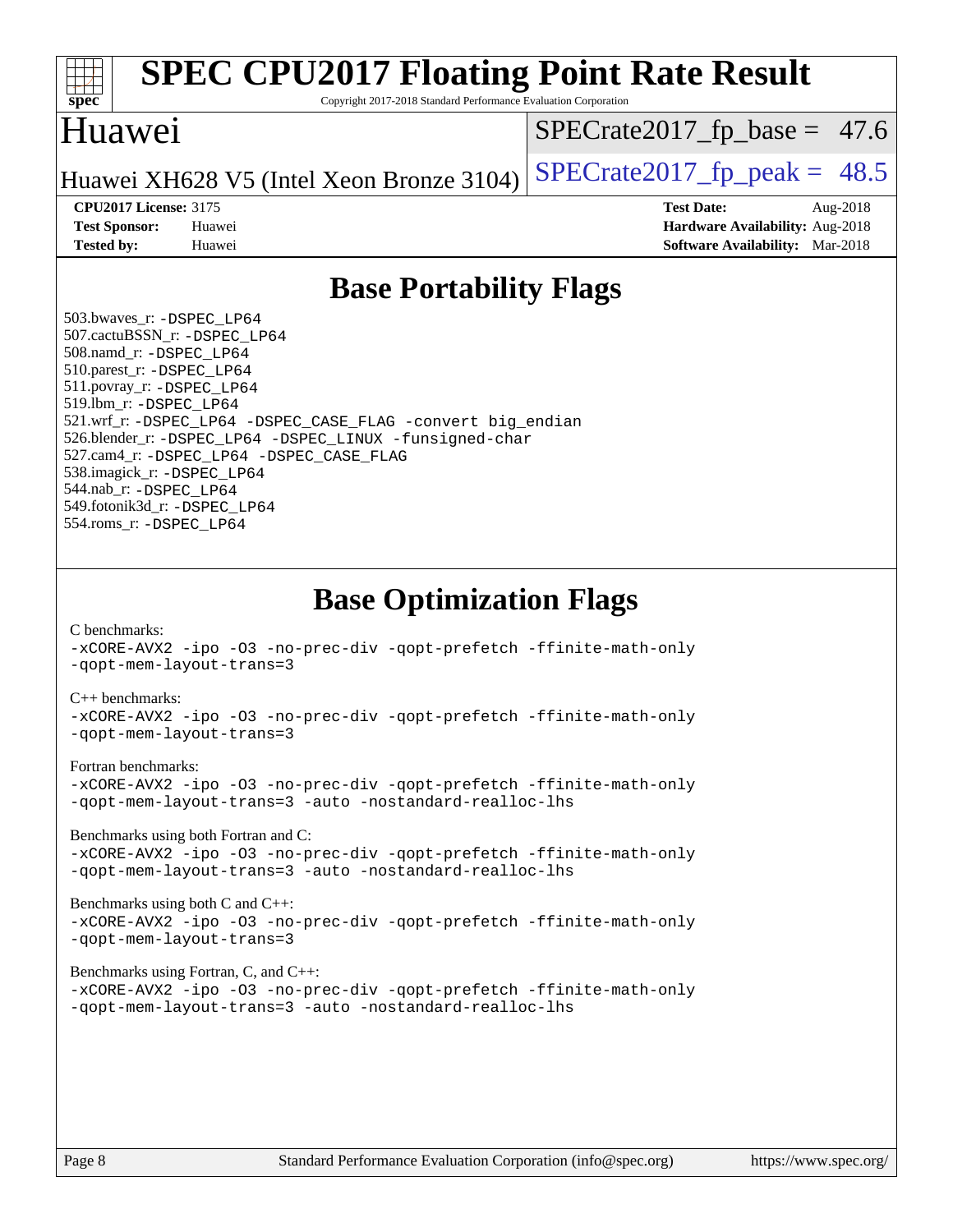| <b>SPEC CPU2017 Floating Point Rate Result</b><br>spec<br>Copyright 2017-2018 Standard Performance Evaluation Corporation |                                                                                                            |  |  |  |
|---------------------------------------------------------------------------------------------------------------------------|------------------------------------------------------------------------------------------------------------|--|--|--|
| <b>Huawei</b>                                                                                                             | $SPECrate2017_fp\_base = 47.6$                                                                             |  |  |  |
| Huawei XH628 V5 (Intel Xeon Bronze 3104)                                                                                  | $SPECTate2017_fp\_peak = 48.5$                                                                             |  |  |  |
| <b>CPU2017 License: 3175</b><br><b>Test Sponsor:</b><br>Huawei<br><b>Tested by:</b><br>Huawei                             | <b>Test Date:</b><br>Aug-2018<br>Hardware Availability: Aug-2018<br><b>Software Availability:</b> Mar-2018 |  |  |  |
| <b>Peak Compiler Invocation</b>                                                                                           |                                                                                                            |  |  |  |
| C benchmarks:<br>$\text{icc}$ -m64 -std=c11                                                                               |                                                                                                            |  |  |  |
| $C_{++}$ benchmarks:<br>icpc -m64                                                                                         |                                                                                                            |  |  |  |
| Fortran benchmarks:<br>ifort -m64                                                                                         |                                                                                                            |  |  |  |
| Benchmarks using both Fortran and C:<br>ifort -m64 icc -m64 -std=c11                                                      |                                                                                                            |  |  |  |
| Benchmarks using both $C$ and $C_{++}$ :<br>icpc -m64 icc -m64 -std=c11                                                   |                                                                                                            |  |  |  |

[Benchmarks using Fortran, C, and C++:](http://www.spec.org/auto/cpu2017/Docs/result-fields.html#BenchmarksusingFortranCandCXX) [icpc -m64](http://www.spec.org/cpu2017/results/res2018q4/cpu2017-20181008-09087.flags.html#user_CC_CXX_FCpeak_intel_icpc_64bit_4ecb2543ae3f1412ef961e0650ca070fec7b7afdcd6ed48761b84423119d1bf6bdf5cad15b44d48e7256388bc77273b966e5eb805aefd121eb22e9299b2ec9d9) [icc -m64 -std=c11](http://www.spec.org/cpu2017/results/res2018q4/cpu2017-20181008-09087.flags.html#user_CC_CXX_FCpeak_intel_icc_64bit_c11_33ee0cdaae7deeeab2a9725423ba97205ce30f63b9926c2519791662299b76a0318f32ddfffdc46587804de3178b4f9328c46fa7c2b0cd779d7a61945c91cd35) [ifort -m64](http://www.spec.org/cpu2017/results/res2018q4/cpu2017-20181008-09087.flags.html#user_CC_CXX_FCpeak_intel_ifort_64bit_24f2bb282fbaeffd6157abe4f878425411749daecae9a33200eee2bee2fe76f3b89351d69a8130dd5949958ce389cf37ff59a95e7a40d588e8d3a57e0c3fd751)

**[Peak Portability Flags](http://www.spec.org/auto/cpu2017/Docs/result-fields.html#PeakPortabilityFlags)**

Same as Base Portability Flags

## **[Peak Optimization Flags](http://www.spec.org/auto/cpu2017/Docs/result-fields.html#PeakOptimizationFlags)**

[C benchmarks](http://www.spec.org/auto/cpu2017/Docs/result-fields.html#Cbenchmarks):

519.lbm\_r: basepeak = yes

 538.imagick\_r: [-xCORE-AVX2](http://www.spec.org/cpu2017/results/res2018q4/cpu2017-20181008-09087.flags.html#user_peakCOPTIMIZE538_imagick_r_f-xCORE-AVX2) [-ipo](http://www.spec.org/cpu2017/results/res2018q4/cpu2017-20181008-09087.flags.html#user_peakCOPTIMIZE538_imagick_r_f-ipo) [-O3](http://www.spec.org/cpu2017/results/res2018q4/cpu2017-20181008-09087.flags.html#user_peakCOPTIMIZE538_imagick_r_f-O3) [-no-prec-div](http://www.spec.org/cpu2017/results/res2018q4/cpu2017-20181008-09087.flags.html#user_peakCOPTIMIZE538_imagick_r_f-no-prec-div) [-qopt-prefetch](http://www.spec.org/cpu2017/results/res2018q4/cpu2017-20181008-09087.flags.html#user_peakCOPTIMIZE538_imagick_r_f-qopt-prefetch) [-ffinite-math-only](http://www.spec.org/cpu2017/results/res2018q4/cpu2017-20181008-09087.flags.html#user_peakCOPTIMIZE538_imagick_r_f_finite_math_only_cb91587bd2077682c4b38af759c288ed7c732db004271a9512da14a4f8007909a5f1427ecbf1a0fb78ff2a814402c6114ac565ca162485bbcae155b5e4258871) [-qopt-mem-layout-trans=3](http://www.spec.org/cpu2017/results/res2018q4/cpu2017-20181008-09087.flags.html#user_peakCOPTIMIZE538_imagick_r_f-qopt-mem-layout-trans_de80db37974c74b1f0e20d883f0b675c88c3b01e9d123adea9b28688d64333345fb62bc4a798493513fdb68f60282f9a726aa07f478b2f7113531aecce732043)

544.nab\_r: basepeak = yes

[C++ benchmarks:](http://www.spec.org/auto/cpu2017/Docs/result-fields.html#CXXbenchmarks)

 508.namd\_r: [-prof-gen](http://www.spec.org/cpu2017/results/res2018q4/cpu2017-20181008-09087.flags.html#user_peakPASS1_CXXFLAGSPASS1_LDFLAGS508_namd_r_prof_gen_5aa4926d6013ddb2a31985c654b3eb18169fc0c6952a63635c234f711e6e63dd76e94ad52365559451ec499a2cdb89e4dc58ba4c67ef54ca681ffbe1461d6b36)(pass 1) [-prof-use](http://www.spec.org/cpu2017/results/res2018q4/cpu2017-20181008-09087.flags.html#user_peakPASS2_CXXFLAGSPASS2_LDFLAGS508_namd_r_prof_use_1a21ceae95f36a2b53c25747139a6c16ca95bd9def2a207b4f0849963b97e94f5260e30a0c64f4bb623698870e679ca08317ef8150905d41bd88c6f78df73f19)(pass 2) [-ipo](http://www.spec.org/cpu2017/results/res2018q4/cpu2017-20181008-09087.flags.html#user_peakPASS1_CXXOPTIMIZEPASS2_CXXOPTIMIZE508_namd_r_f-ipo) [-xCORE-AVX2](http://www.spec.org/cpu2017/results/res2018q4/cpu2017-20181008-09087.flags.html#user_peakPASS2_CXXOPTIMIZE508_namd_r_f-xCORE-AVX2) [-O3](http://www.spec.org/cpu2017/results/res2018q4/cpu2017-20181008-09087.flags.html#user_peakPASS1_CXXOPTIMIZEPASS2_CXXOPTIMIZE508_namd_r_f-O3) [-no-prec-div](http://www.spec.org/cpu2017/results/res2018q4/cpu2017-20181008-09087.flags.html#user_peakPASS1_CXXOPTIMIZEPASS2_CXXOPTIMIZE508_namd_r_f-no-prec-div) [-qopt-prefetch](http://www.spec.org/cpu2017/results/res2018q4/cpu2017-20181008-09087.flags.html#user_peakPASS1_CXXOPTIMIZEPASS2_CXXOPTIMIZE508_namd_r_f-qopt-prefetch) [-ffinite-math-only](http://www.spec.org/cpu2017/results/res2018q4/cpu2017-20181008-09087.flags.html#user_peakPASS1_CXXOPTIMIZEPASS2_CXXOPTIMIZE508_namd_r_f_finite_math_only_cb91587bd2077682c4b38af759c288ed7c732db004271a9512da14a4f8007909a5f1427ecbf1a0fb78ff2a814402c6114ac565ca162485bbcae155b5e4258871) [-qopt-mem-layout-trans=3](http://www.spec.org/cpu2017/results/res2018q4/cpu2017-20181008-09087.flags.html#user_peakPASS1_CXXOPTIMIZEPASS2_CXXOPTIMIZE508_namd_r_f-qopt-mem-layout-trans_de80db37974c74b1f0e20d883f0b675c88c3b01e9d123adea9b28688d64333345fb62bc4a798493513fdb68f60282f9a726aa07f478b2f7113531aecce732043)

510.parest\_r: basepeak = yes

**(Continued on next page)**